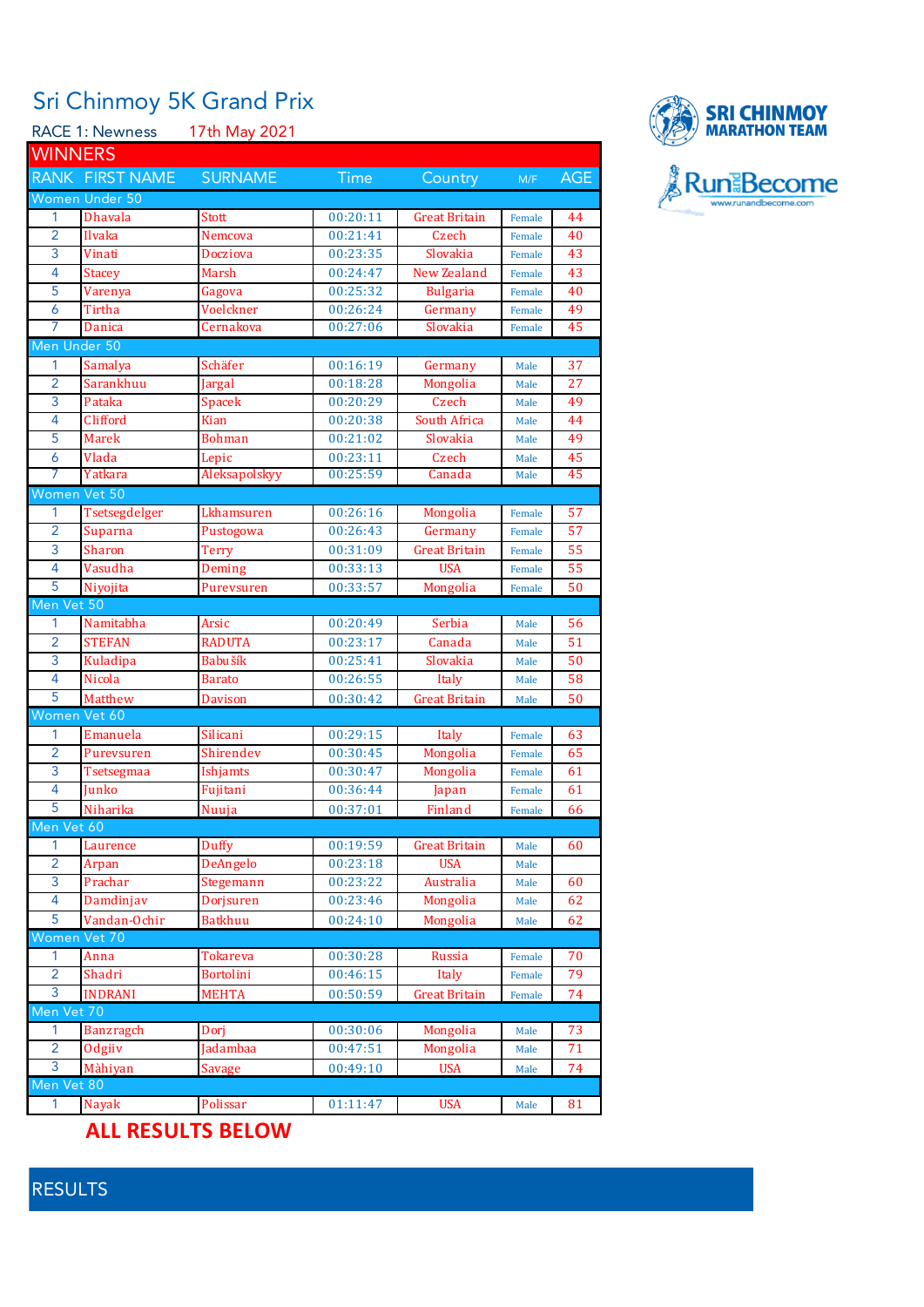RANK FIRST NAME SURNAME Time Country M/F AGE CATEGORY CAT. POS.

| $\mathbf{1}$            | Samalya          | Schäfer         | 00:16:19 | Germany              | Male   | 37                       | M U/50                   | $\mathbf{1}$            |
|-------------------------|------------------|-----------------|----------|----------------------|--------|--------------------------|--------------------------|-------------------------|
| $\overline{2}$          | Sarankhuu        | Jargal          | 00:18:28 | Mongolia             | Male   | 27                       | M U/50                   | $\overline{2}$          |
| 3                       | Laurence         | <b>Duffy</b>    | 00:19:59 | <b>Great Britain</b> | Male   | 60                       | <b>MV60</b>              | $\mathbf{1}$            |
| $\overline{\mathbf{4}}$ | <b>Dhavala</b>   | Stott           | 00:20:11 | Great Britain        | Female | 44                       | WU/50                    | $\mathbf{1}$            |
| 5                       | Pataka           | Spacek          | 00:20:29 | Czech                | Male   | 49                       | M U/50                   | 3                       |
| 6                       | Clifford         | Kian            | 00:20:38 | South Africa         | Male   | 44                       | M U/50                   | $\overline{4}$          |
| $\overline{7}$          | Namitabha        | Arsic           | 00:20:49 | Serbia               | Male   | 56                       | <b>MV50</b>              | $\mathbf{1}$            |
| 8                       | <b>Marek</b>     | <b>Bohman</b>   | 00:21:02 | Slovakia             | Male   | 49                       | M U/50                   | 5                       |
| 9                       | Ilvaka           | Nemcova         | 00:21:41 | Czech                | Female | 40                       | WU/50                    | $\overline{2}$          |
| 10                      | Vlada            | Lepic           | 00:23:11 | Czech                | Male   | 45                       | M U/50                   | 6                       |
| 11                      | <b>STEFAN</b>    | <b>RADUTA</b>   | 00:23:17 | Canada               | Male   | 51                       | <b>MV50</b>              | $\overline{2}$          |
| 12                      | Arpan            | DeAngelo        | 00:23:18 | <b>USA</b>           | Male   |                          | <b>MV60</b>              | $\overline{2}$          |
| 13                      | Prachar          | Stegemann       | 00:23:22 | Australia            | Male   | 60                       | <b>MV60</b>              | 3                       |
| 14                      | Vinati           | Docziova        | 00:23:35 | Slovakia             | Female | 43                       | W <sub>U</sub> /50       | $\overline{3}$          |
| 15                      | Damdinjav        | Dorjsuren       | 00:23:46 | Mongolia             | Male   | 62                       | <b>MV60</b>              | $\overline{4}$          |
| 16                      | Vandan-Ochir     | <b>Batkhuu</b>  | 00:24:10 | Mongolia             | Male   | 62                       | <b>MV60</b>              | 5                       |
| 17                      | <b>Batsukh</b>   | <b>Sharav</b>   | 00:24:25 | Mongolia             | Male   | 68                       | <b>MV60</b>              | 6                       |
| 18                      | Kanala           | Auer            | 00:24:31 | Austria              | Male   |                          | <b>MV60</b>              | $\overline{7}$          |
| 19                      | Sulabha          | Wishiewski      | 00:24:41 | Canada               | Male   | 61                       | <b>MV60</b>              | 8                       |
| 20                      | <b>Stacey</b>    | Marsh           | 00:24:47 | New Zealand          | Female | 43                       | WU/50                    | $\overline{4}$          |
| 21                      | Medur            | Wilson          | 00:25:23 | Canada               | Male   | 62                       | <b>MV60</b>              | 9                       |
| 22                      | Varenya          | Gagova          | 00:25:32 | <b>Bulgaria</b>      | Female | 40                       | WU/50                    | 5                       |
| 23                      | Kuladipa         | Babušík         | 00:25:41 | Slovakia             | Male   | 50                       | <b>MV50</b>              | 3                       |
| 24                      | milan            | bogar           | 00:25:49 | $\overline{?}$       | Male   | $\overline{?}$           | $\overline{?}$           | $\overline{\mathbf{?}}$ |
| 25                      | Yatkara          | Aleksapolskyy   | 00:25:59 | Canada               | Male   | 45                       | M U/50                   | $\overline{7}$          |
| 26                      | Tsetsegdelger    | Lkhamsuren      | 00:26:16 | Mongolia             | Female | 57                       | <b>WV50</b>              | $\mathbf{1}$            |
| 27                      | Tirtha           | Voelckner       | 00:26:24 | Germany              | Female | 49                       | WU/50                    | 6                       |
| 28                      | Suparna          | Pustogowa       | 00:26:43 | Germany              | Female | 57                       | <b>WV50</b>              | $\overline{2}$          |
| 29                      | Nicola           | <b>Barato</b>   | 00:26:55 | Italy                | Male   | 58                       | <b>MV50</b>              | $\overline{4}$          |
| 30                      | Altantsag        | <b>Baatar</b>   | 00:27:03 | Mongolia             | Male   | 63                       | <b>MV60</b>              | 10                      |
| 31                      | Danica           | Cernakova       | 00:27:06 | Slovakia             | Female | 45                       | WU/50                    | $\overline{7}$          |
| 32                      | Hana             | Lepicova        | 00:28:09 | Czech                | Female | 47                       | WU/50                    | 8                       |
| 33                      | Emanuela         | Silicani        | 00:29:15 | Italy                | Female | 63                       | <b>WV60</b>              | $\mathbf 1$             |
| 34                      | Marlen           | <b>Bernhard</b> | 00:29:25 | Germany              | Female | 34                       | WU/50                    | 9                       |
| 35                      | Eva              | Paradise        | 00:29:26 | Czech                | Female | 36                       | WU/50                    | 10                      |
| 36                      | <b>Brahmata</b>  | Michael         | 00:29:41 | Canada               | Female | 33                       | W U/50                   | 11                      |
| 37                      | <b>Banzragch</b> | Dorj            | 00:30:06 | Mongolia             | Male   | 73                       | <b>MV70</b>              | $\mathbf{1}$            |
| 38                      | Anna             | <b>Tokareva</b> | 00:30:28 | Russia               | Female | 70                       | <b>WV70</b>              | $\mathbf{1}$            |
| 39                      | Matthew          | <b>Davison</b>  | 00:30:42 | <b>Great Britain</b> | Male   | 50                       | <b>MV50</b>              | 5                       |
| 40                      | Purevsuren       | Shirendev       | 00:30:45 | Mongolia             | Female | 65                       | <b>WV60</b>              | $\overline{2}$          |
| 41                      | Tsetsegmaa       | Ishjamts        | 00:30:47 | Mongolia             | Female | 61                       | <b>WV60</b>              | 3                       |
| 42                      | Andreea Oana     | Berheciu        | 00:31:01 | Italy                | Female | 27                       | WU/50                    | 12                      |
| 43                      | Samviraja        | Gori            | 00:31:09 | Italy                | Female | 48                       | WU/50                    | 13                      |
| 44                      | Sharon           | <b>Terry</b>    | 00:31:09 | <b>Great Britain</b> | Female | 55                       | <b>WV50</b>              | 3                       |
| 45                      | Dejan            | Despotovic      | 00:31:28 | Serbia               | Male   | 45                       | M U/50                   | 8                       |
| 46                      | Aruna            | Pohland         | 00:32:27 | Germany              | Female | 45                       | WU/50                    | 14                      |
| 47                      | Nurari           | Merry           | 00:33:00 | <b>Great Britain</b> | Female | 49                       | WU/50                    | 15                      |
| 48                      | Vasudha          | Deming          | 00:33:13 | <b>USA</b>           | Female | 55                       | <b>WV50</b>              | $\overline{4}$          |
| 49                      | Niyojita         | Purevsuren      | 00:33:57 | Mongolia             | Female | 50                       | <b>WV50</b>              | 5                       |
| 50                      | andrej           | veble           | 00:34:00 | Slovenia             | Male   | $\overline{\mathcal{L}}$ | $\overline{\mathcal{E}}$ | $\overline{?}$          |
| 51                      | <b>Bolormaa</b>  | Munkhdorj       | 00:34:12 | Mongolia             | Female | 39                       | WU/50                    | 16                      |